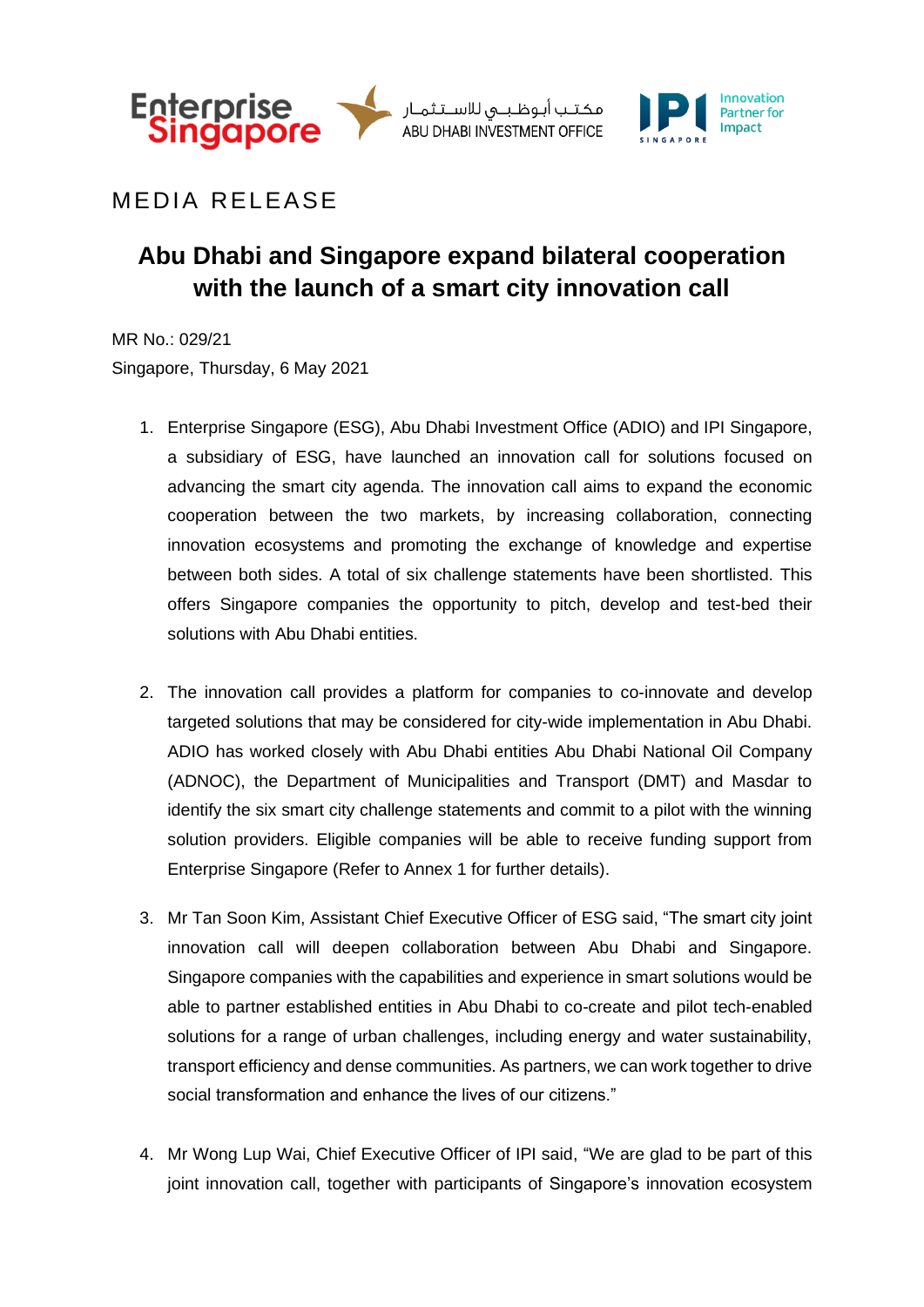network such as the local trade associations. IPI is committed and looks forward to presenting solutions that could create more liveable and sustainable urban areas for the region."

- 5. H.E. Dr. Tariq Bin Hendi, Director General of ADIO, the Abu Dhabi government hub supporting private sector investment in the Emirate of Abu Dhabi, said, "Abu Dhabi is committed to continuing the already strong economic cooperation with Singapore and to advancing innovation for long-term, sustainable growth. The innovation call with Enterprise Singapore strengthens existing partnerships and bridges new collaboration opportunities between Abu Dhabi and Singapore. We look forward to uncovering viable solutions that are not only locally relevant but also exportable worldwide. This will contribute to the development of knowledge economies as well as smart cities in our regions and beyond."
- 6. The innovation call is open for submissions from now until **29 July 2021**. Interested companies can find out more about the about the challenge during the virtual challenge briefing on 10 June 2021, or visit [https://adsjic.innovation-challenge.sg/.](https://adsjic.innovation-challenge.sg/)

### **Annex 1: Details on the Smart City Innovation Call Challenge Statements**

-End-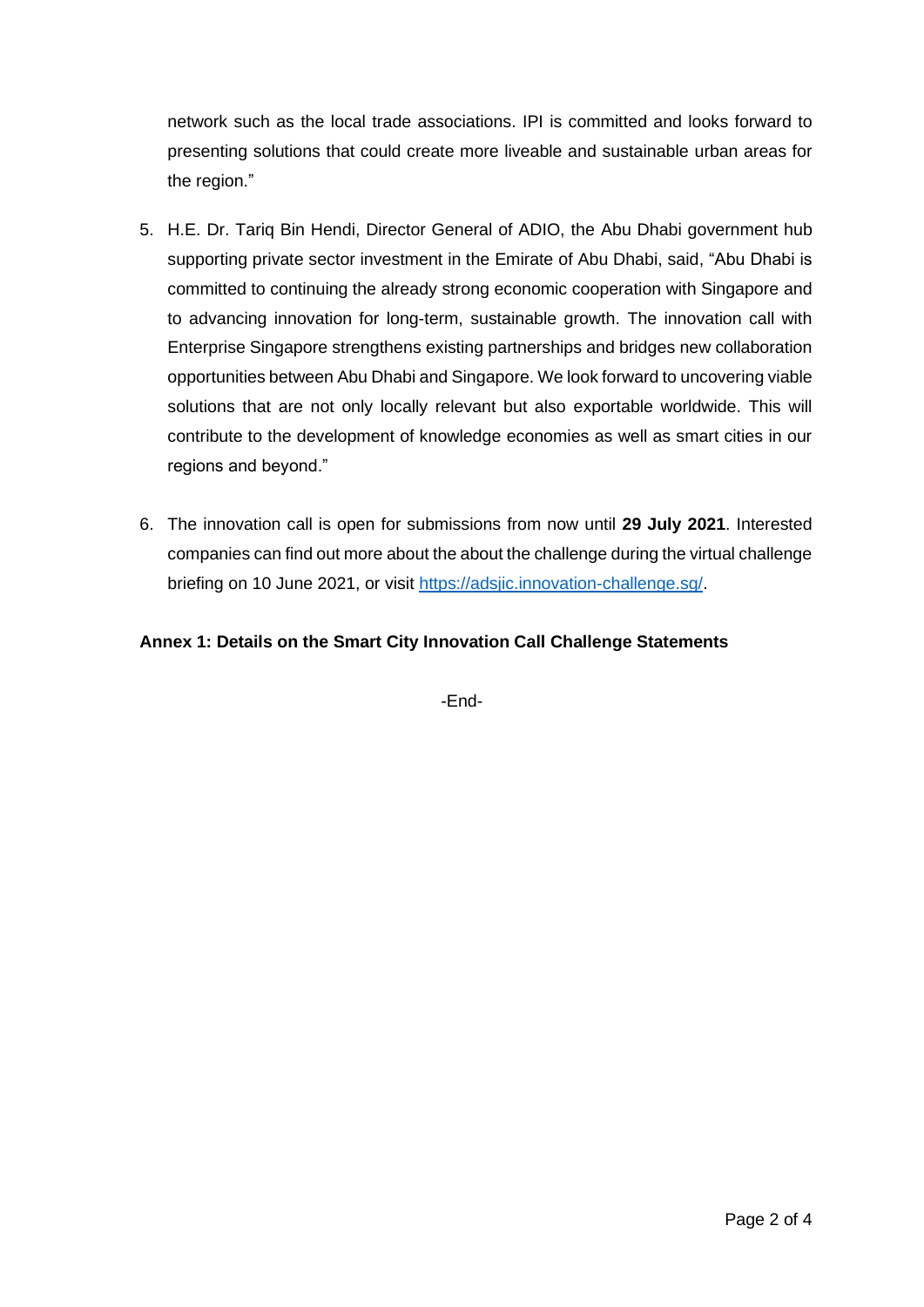For media enquiries, please contact:

#### **Enterprise Singapore**

Mr Syark Taher Corporate Communications M : +65 9008 1743 E : Svark\_TAHER@enterprisesg.gov.sg

#### **Abu Dhabi Investment Office**

Ms Amal Hamiche M : +971563228166 E : [media@adio.ae](mailto:media@adio.ae)

#### **Weber Shandwick MENAT (on behalf of ADIO)**

Mr Talal Natafji

M : +971509010077

E : [TNatafji@webershandwick.com](mailto:TNatafji@webershandwick.com)

Ms Davelle Sim

M : +971503912232

E : [DSim@webershandwick.com](mailto:DSim@webershandwick.com)

#### **About Enterprise Singapore**

Enterprise Singapore (ESG) is the government agency championing enterprise development. We work with committed companies to build capabilities, innovate and internationalise.

We also support the growth of Singapore as a hub for global trading and startups, and build trust in Singapore's products and services through quality and standards.

Visit [www.enterprisesg.gov.sg](http://www.enterprisesg.gov.sg/) for more information.

#### **About the Abu Dhabi Investment Office**

The Abu Dhabi Investment Office (ADIO) is the government entity responsible for attracting and facilitating investment in the Emirate of Abu Dhabi. ADIO enables opportunities for innovative investors and businesses of all sizes, facilitating connections across Abu Dhabi's innovation ecosystem to help them establish and grow in the emirate. With a comprehensive range of tailored services and incentives, ADIO helps businesses achieve long-term, sustainable success in the market and across the region.

#### **About IPI Singapore**

IPI is an innovation catalyst that creates opportunities for enterprises to grow beyond boundaries. As a subsidiary of Enterprise Singapore, IPI accelerates the innovation process of enterprises through access to its global innovation ecosystem and advisory services. For more information, please visit www.ipi-singapore.org.